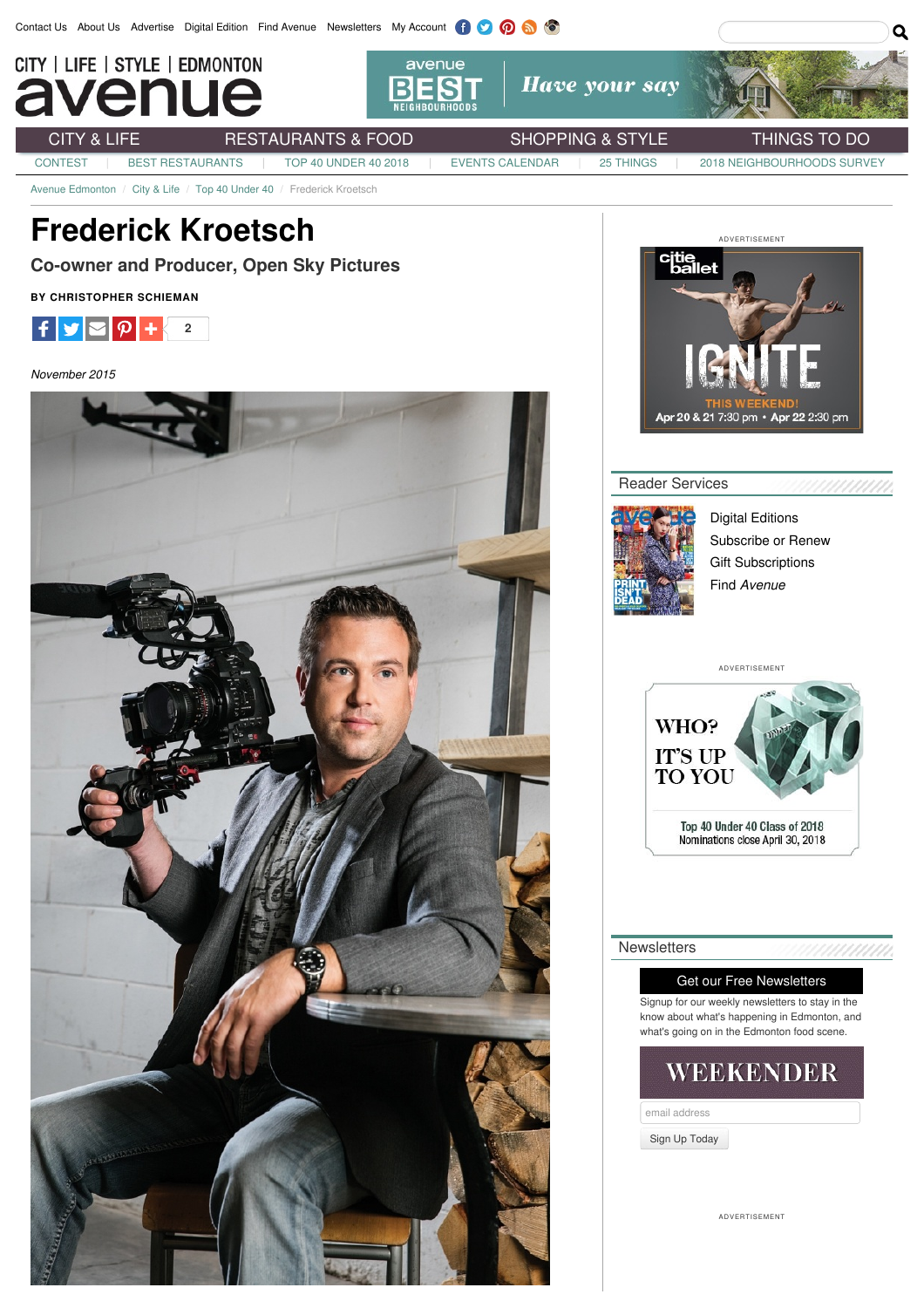#### **Age:** 37

**Why He's Top 40:** He is telling Edmontonians' stories in positive ways that he hopes will inspire others to make changes for the better.

**If you could change one thing about Edmonton, what would it be?** "As a documentarian, I want Edmonton to continue in whatever direction it's headed. I just want to be there to film whatever it's going to do."

Frederick Kroetsch gets to see Alberta through a different lens than most people.<br>The filmmaker's current television projects with his production company, Open S

The filmmaker's current television projects with his production company, Open Sky [Pictures](http://www.openskypictures.com/), include *[Invincible](http://www.openskypictures.com/#!invincible1/c1ym)*, a reality series about globetrotting quadruple amputee Daniel Ennett; *Queer [Places](http://www.openskypictures.com/#!queer-places/c1ifl)*, a documentary series focused on the lives of LGBT people in rural Alberta; and *[KittenTV](http://www.openskypictures.com/#!kittentvseries/c13zk)*, a series showing playful kittens who are up for adoption. He explains that all the shows he's working on have positive goals.

"It's fun to make inspiring programming, because everyone wants to help and everyone feels good about what they're doing," Kroetsch says. "I attended the country's only gay rodeo. I got to follow around one of Fort McMurray's only drag performers."

"I get to experience parts of Alberta a lot of people don't even know exist and I get to share it all over the world."

Kroetsch founded Open Sky Pictures with his production partner, Kurt Spenrath, in 2012 while filming a reality series focused on controversial pro wrestler Teddy Hart. The series never aired, but the connections Kroetsch made in the wrestling world inspired him to make the documentary, *The [Match,](http://www.openskypictures.com/#!the-match/c1gzu)* about Alberta's Prairie [Wrestling](http://pwawrestling.ca/) Alliance. It won the first-ever [BravoFACTUAL](http://www.bravofact.com/about-bravofactual/) Award in 2013.

After *Invincible* was picked up by Telescopic, he quit his day job with CTV Two.

Kroetsch explains that his five years with CTV Two taught him that there is a lot more going on in Alberta than many realize. This inspired him to film [documentaries](http://www.openskypictures.com/#!universal-language/cuf) around the world, including *The Universal Language*, *[Journeys](http://www.openskypictures.com/#!journey-of-hope/c1gcd) of Hope: A Voyage to Kenya*, and *[Happytown](http://www.openskypictures.com/#!happy-town/c1qbp)*. His films were entered in several film festivals, winning numerous awards.

In 2013, Kroetsch travelled throughout Africa and South America with A Better World [Canada,](http://www.abwcanada.ca/) documenting the Alberta-based group's relief efforts. He also filmed a [Habitat](http://habitat-studio.com/) Studio house-building project in Honduras.

"It was a perfect combination because I got to work for a good cause and share a great story," Kroetsch says. "I feel lucky that these are the kinds of stories I get to share for a living."

# Related Content



She's helping guide the future of language education in Alberta and providing opportunities for immigrant women to succeed.



He's on the ground floor of several community initiatives to reduce crime in the 118th Avenue area.



[Archive](http://www.avenueedmonton.com/Article-Archive/index.php?tagID=6826&operator=or) »

[Serge](http://www.avenueedmonton.com/City-Life/Top-40-Under-40/Serge-Belair/) Belair

He's establishing himself as one of Edmonton's finest up-and-coming young chefs, blending creativity with practicality in managing a kitchen that can churn out thousands of meals a day.



ADVERTISEMENT

Popular Reads

Best [Overall](http://www.avenueedmonton.com/Restaurants-Food/Best-Restaurants/2018/Best-Overall/)

Property of the Week: [Rhatigan](http://www.avenueedmonton.com/City-Life/Real-Estate/Property-of-the-Week-Rhatigan-Ridge-Home/) Ridge Home

Edmonton's Best [Neighbourhoods](http://www.avenueedmonton.com/City-Life/Neighbourhoods/Edmontons-Best-Neighbourhoods-2017/) 2017

Best [Tried](http://www.avenueedmonton.com/Restaurants-Food/Best-Restaurants/2018/Best-Tried-True/) & True

Party Crasher: A [Courageous](http://www.avenueedmonton.com/City-Life/Party-Crasher-A-Courageous-Celebration/) **Celebration** 

ADVERTISEMENT

#### Listings

Edmonton [Restaurants](http://www.avenueedmonton.com/Restaurant-Listings/) >

Search for restaurants by cuisine or area of the city.

#### Find Avenue [Edmonton](http://www.avenueedmonton.com/Find-Avenue-Edmonton/) >

Our 500 store listings cover fashion, home decor, sports, food and drink, and more.

#### Find an [Event](http://www.avenueedmonton.com/Calendar/) >

Wondering what to do tonight, tomorrow or next week? This calendar of events will help.